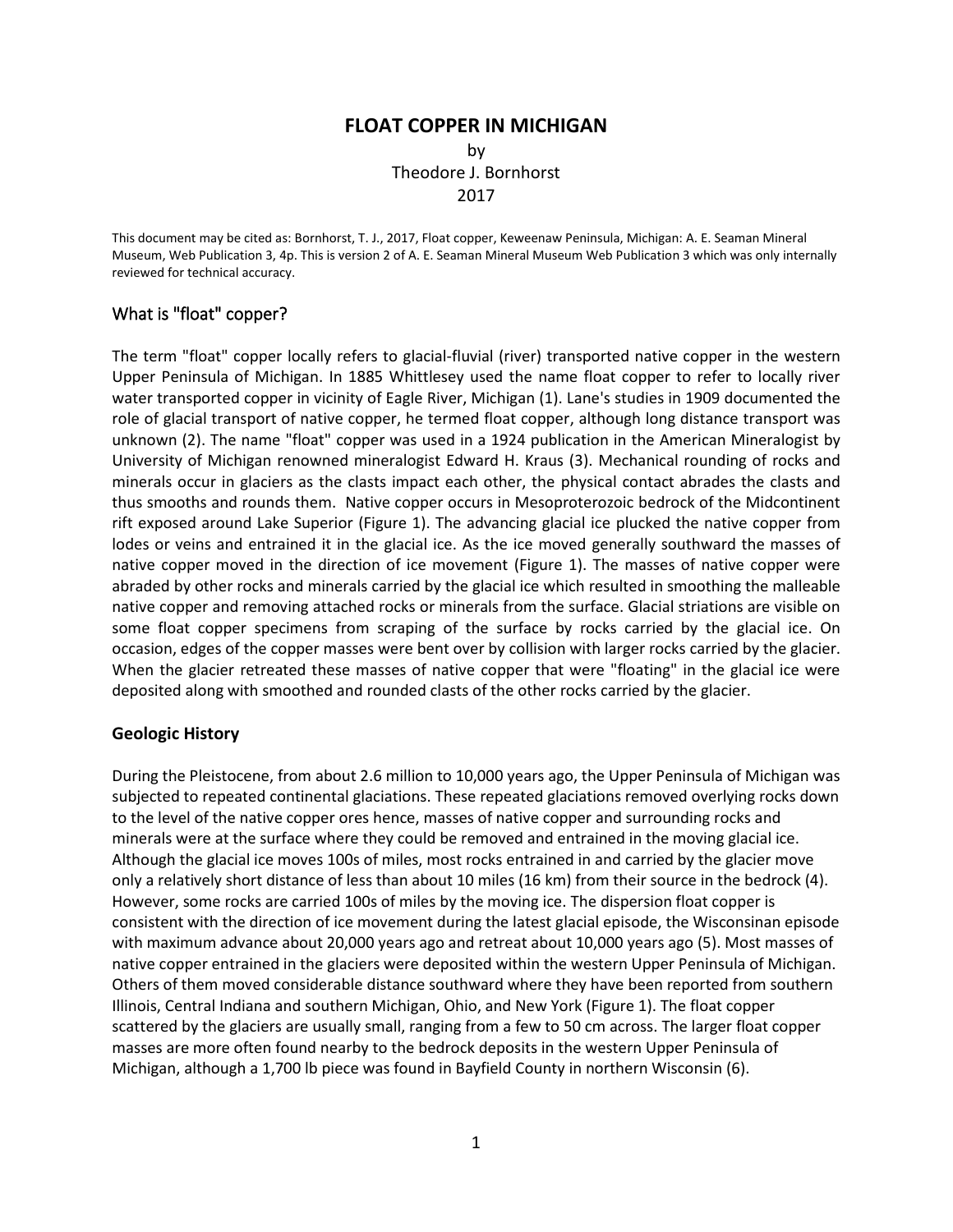

Figure 1: Map showing location of the native copper deposits of the Keweenaw Peninsula and the extent of float copper transported south by movement of glacial ice. Location of float copper from (6, 7 cited in 8, and 8)

The most famous of the float copper masses is the Ontonagon Boulder (Figure 2). To the south of the major native copper deposits along the Ontonagon River early European explorers were introduced to the famous Ontonagon boulder by Native Americans. It is a 3,708 pound float copper mass. After Michigan became a territory, Henry Rowe Schoolcraft led an expedition in 1820 with a special goal of seeing the Ontonagon boulder. In 1831, Douglass Houghton accompanied Schoolcraft and visited the boulder too. A piece off the boulder, attributed to Houghton, is part of the University of Michigan mineral collection held by the A. E. Seaman Mineral Museum under the Michigan Mineral Alliance. The Ontonagon boulder was removed to the nation's capital in 1843 and is now part of the National Gem and Mineral Collection at the Smithsonian Institution in Washington, DC.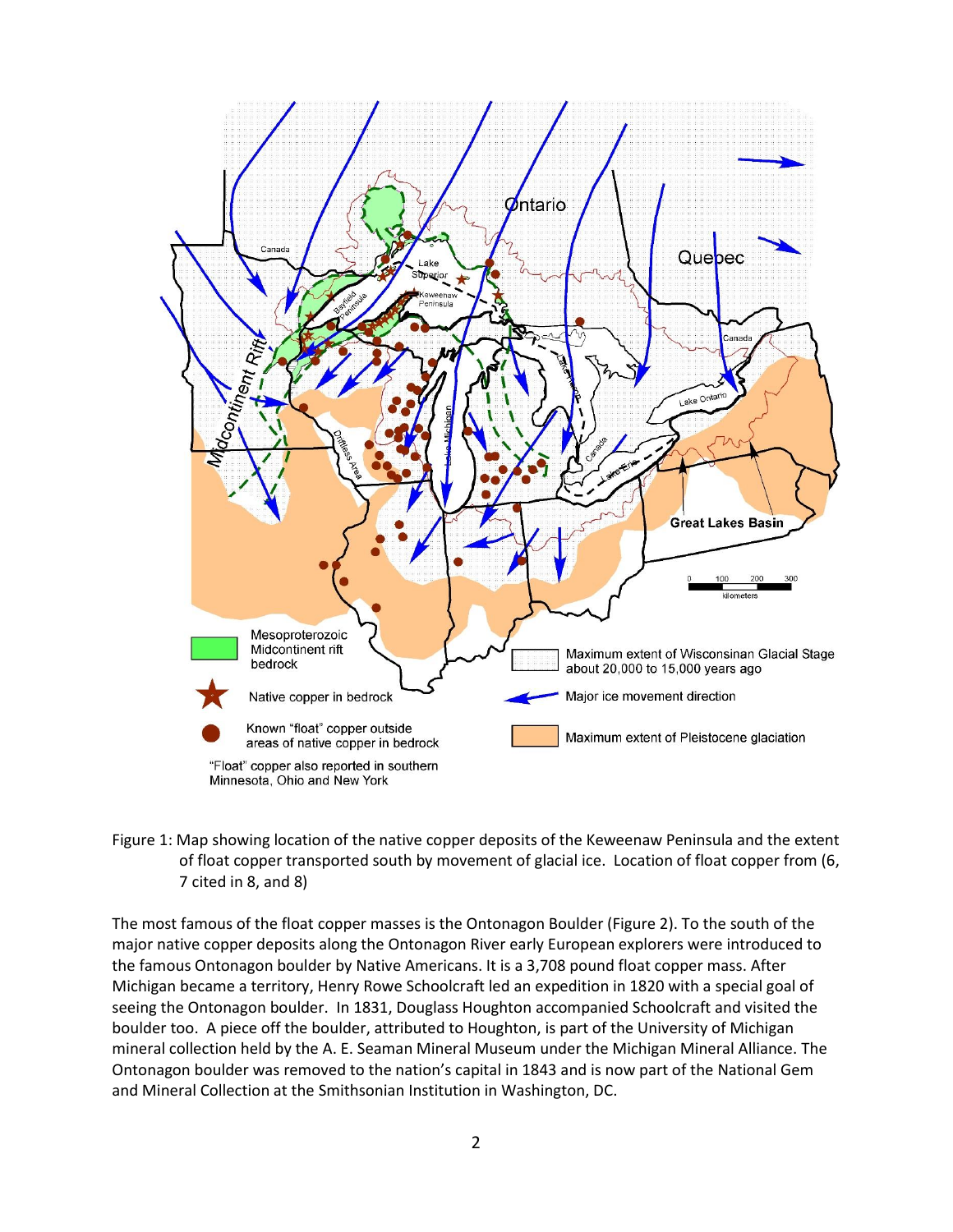

Figure 2: Ontonagon boulder. A glacially transported mass of float copper, about 3.5 ft across visited, by early European explorers. The boulder is part of the National Gem and Mineral Collection at the Smithsonian Institution in Washington, DC. Photo courtesy of the Smithsonian Institution.

The largest known float copper was discovered in the early 2000s and weighed about 35 tons (70,000 lbs) near the Houghton County airport not far from its source; it was cut into smaller masses and was smelted and refined for commercial use. The existing world's largest float copper weighs 26.6 tons (53,100 lbs) and is owned by Collector's Edge of Golden, Colorado. It was discovered in 1997 on the Quincy Mine claims near Boston Location.

Float copper is considerably denser than most other rocks and minerals carried by the glacier. After it was deposited among other less dense unconsolidated gravel and sand, action of water preferentially removes the lighter gravel and sand thereby concentrating the float copper. This process results in a greater abundance of float copper masses at the surface today where they are also incorporated in surface soil.

The abrasion during transport in the glacier left the surface of the float copper pieces as "shiny" copper. Since the glaciers retreated about 10,000 years ago, these surfaces have been in contact with oxygen in the atmosphere and with oxygenated water (rain and groundwater connected with the atmosphere). The "shiny" native copper on the surface underwent chemical reactions during this time that altered the copper on the surface of the float copper mass from pure native copper to other forms of copper including cuprite (copper oxide), tenorite (copper oxide), malachite (hydrated copper carbonate) and rarely azurite (hydrated copper carbonate). These copper oxide and carbonate minerals are stable at surface conditions. During the past 10,000 years the typical thickness of surface alteration is only a few mm because the coating of the surface of the native copper mass by stable copper minerals generally protects the interior of the float copper mass from further alteration. Highly porous and fractured float copper pieces can be more altered as they allow continuing access of water to alter the native copper.